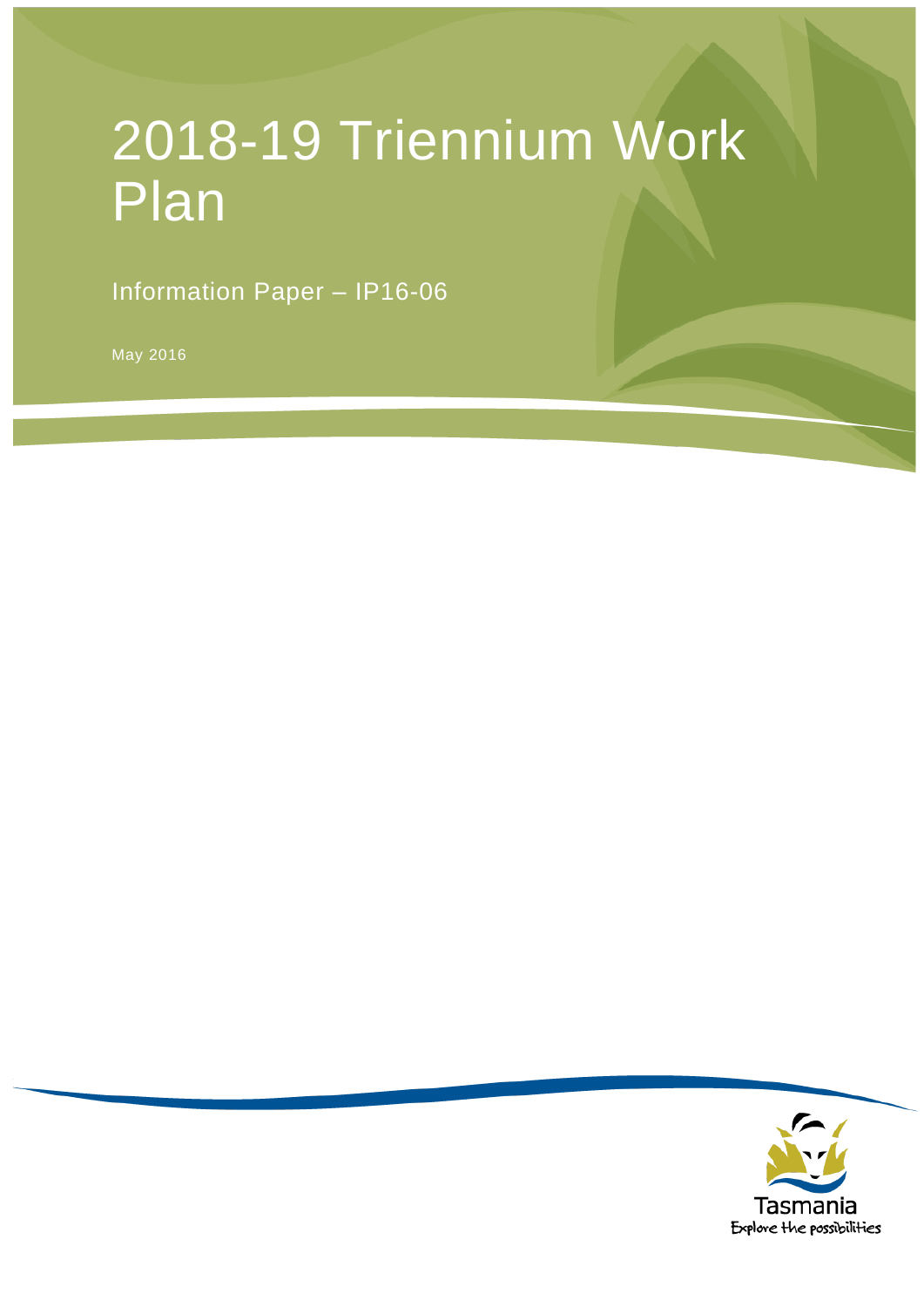## Review Background

The State Grants Commission is an independent statutory body responsible for recommending the distribution of Australian Government and State Government funds to Tasmanian local government authorities. To ensure that the distribution of available funds is as equitable and contemporary as possible, the Commission continually monitors council practices and updates assessment methods and data where appropriate.

To provide some structure to updating the distribution methods of the Australian Government Financial Assistance Grants (FAGs), the Commission operates a triennial review policy whereby major method changes are introduced only every three years, with data updates and minor changes applied every year.

| <b>Distribution</b> | Action                        |
|---------------------|-------------------------------|
| $2015 - 16$         | Method Changes + Data Updates |
| 2016-17             | Data Updates                  |
| 2017-18             | Data Updates                  |
| 2018-19             | Method Changes + Data Updates |

#### **Overview of Triennial Review Period (FAGs)**

## 2018-19 Triennium

To start the 2018-19 Triennium, the 2016 Hearing and Visits discussions was an open discussion on matters of council interest. The 2016 Hearings and Visits represented an opportunity for councils to raise issues of interest to councils with the Commission and potentially influence the Commission's draft 2018-19 Triennium Work Plan.

Councils raised or discussed with the Commission at the 2016 Hearings and Visits a variety of issues, some of which were matters already identified by the Commission for review (i.e. confirming the Commission's draft work plan objectives), with some other matters resulting in new items being added to the Commission's work plan.

The Commission has now deliberated on these matters, and modified its priorities accordingly.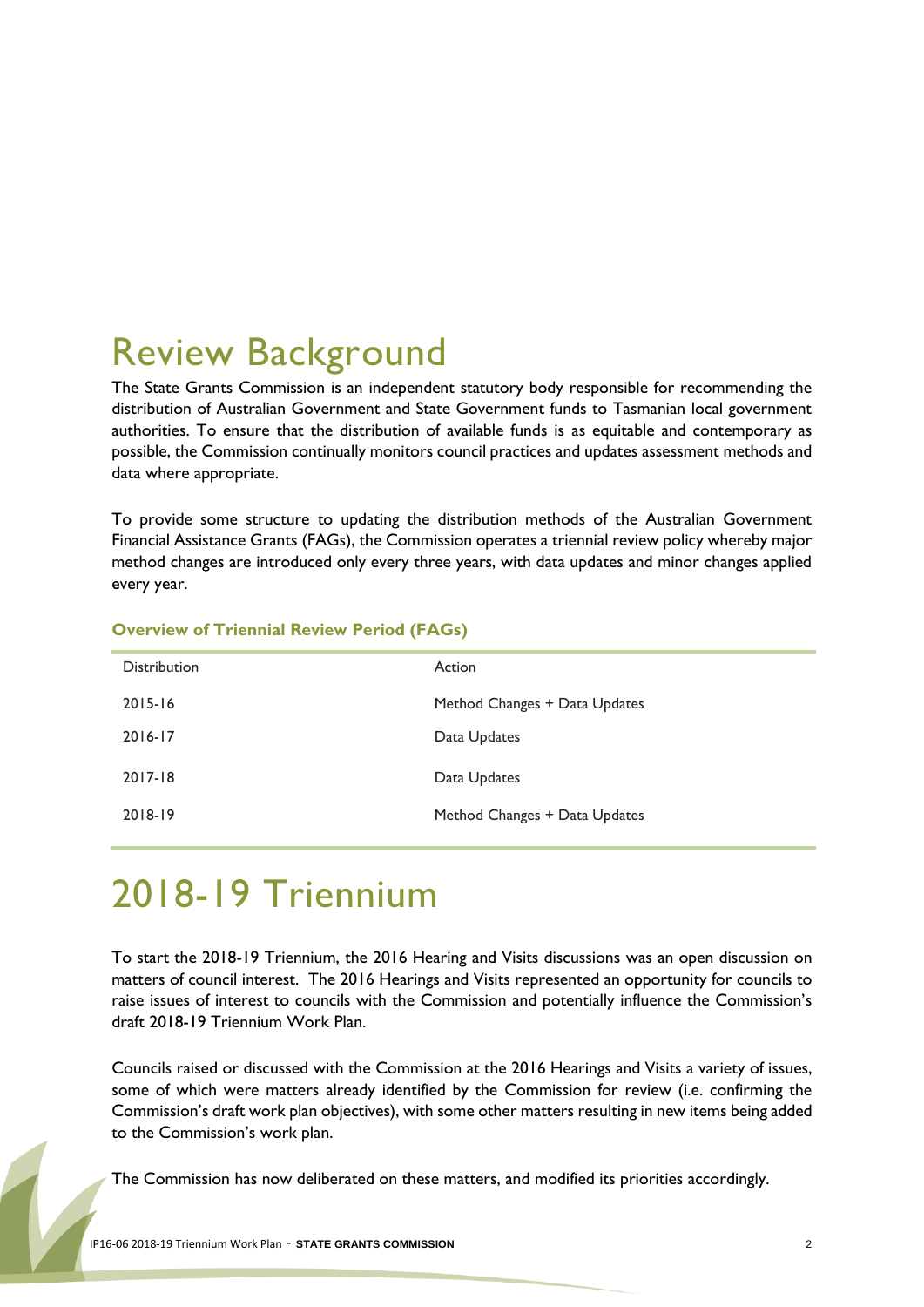The Commission's 2018-19 Triennium Work Plan and priorities are now reflected in the following pages.

Some matters that were raised by councils may be on the Commission's program for the next Triennium.

The Commission thanks councils for their participation in and contributions during the 2016 Hearings and Visits towards the Commission's finalisation of its 2018-19 Triennium Work Plan. The Commission looks forward to consulting with councils on the specific and various aspects of the Work Plan as it progressively considers each matter over the coming years.

**State Grants Commission** May 2016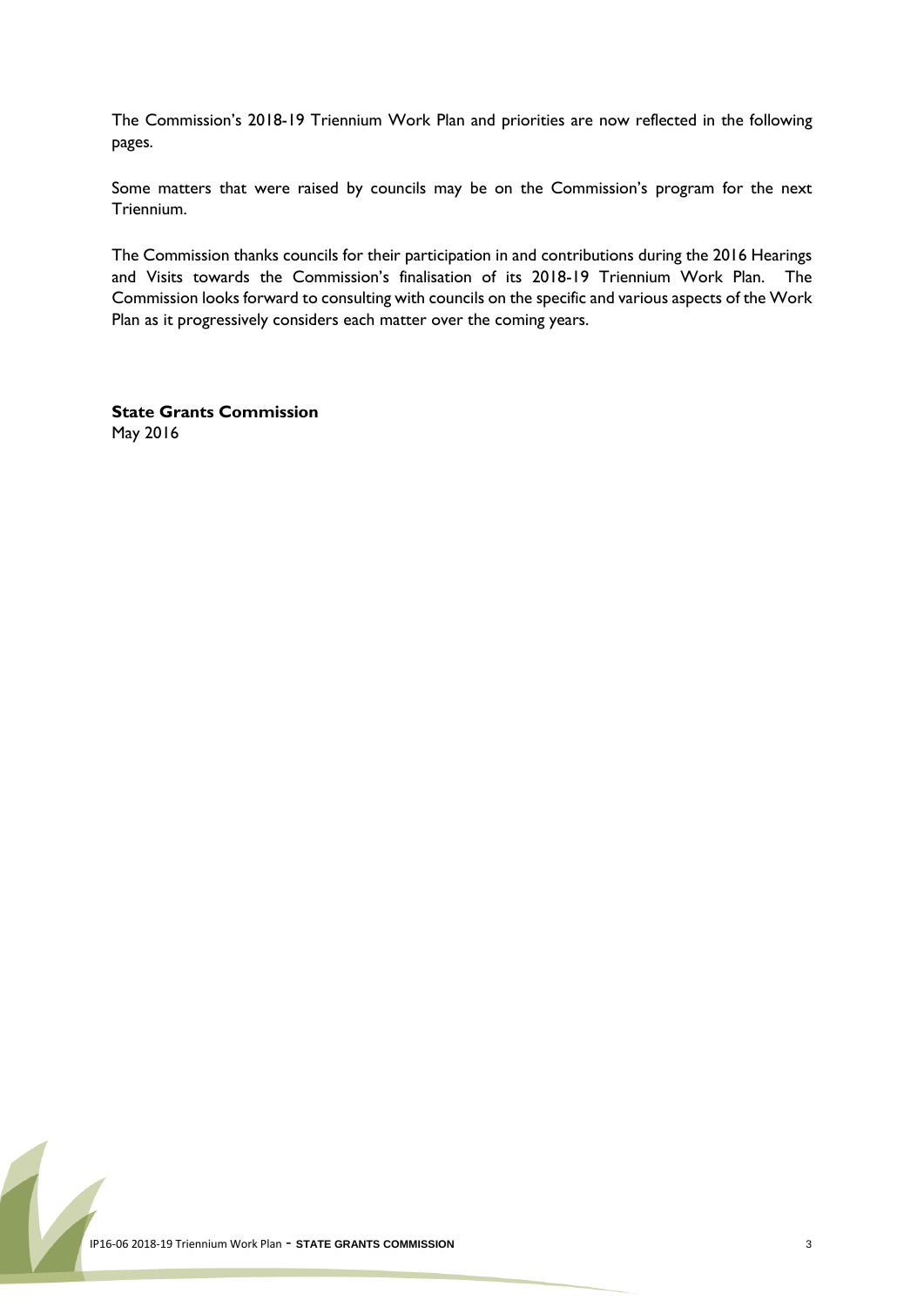| <b>YEAR I</b>                                | <b>Why</b>                                                                                                                                                                                                                                                                                                                                                                      | Status           |
|----------------------------------------------|---------------------------------------------------------------------------------------------------------------------------------------------------------------------------------------------------------------------------------------------------------------------------------------------------------------------------------------------------------------------------------|------------------|
| 2016 Feedback Survey                         | The External Feedback Survey is conducted every 3 years. The 2016 Survey was issued to councils on<br>19 November 2015, with responses due by 24 December 2015.                                                                                                                                                                                                                 | Completed        |
| Draft 2018-19 Triennium<br>Program           | The Draft 2018-19 Triennium Work Plan outlines what aspects of the Commission's methodology<br>the Commission is expecting to review during the 2018-19 Triennium. The 2016 Hearings and Visits<br>represent an opportunity for councils to raise issues of interest to councils with the Commission and<br>potentially influence the Commission's 2018-19 Triennium Work Plan. | Completed        |
| Regional Methodology<br><b>Presentations</b> | In response to several requests for training in the Commission's methodology, and how data from<br>councils is used by the Commission, Regional Presentations on the State Grants Commission<br>Methodology were conducted in conjunction with the 2016 Regional Hearings.                                                                                                      | Completed        |
| <b>Tourism Cost Adjustor</b>                 | In light of changes to Tiger Tourism bed capacity data availability and statistically low numbers for<br>Daytripper data, assess options for the Tourism Cost Adjustor for the 2016-17 grant<br>recommendations.                                                                                                                                                                | Apr- Jul<br>2016 |
| Road Preservation Model (RPM)<br>Review      | With the assistance of an engineering consultant and council engineers, undertake a desktop review of<br>road and bridge maintenance and life cycle cost assumptions in the RPM to ensure these are still<br>reflective of Tasmanian council experience and circumstances.                                                                                                      | Apr- Jul<br>2016 |

#### **2016 Councils Hearings and Visits focus:**

 $\overline{1}$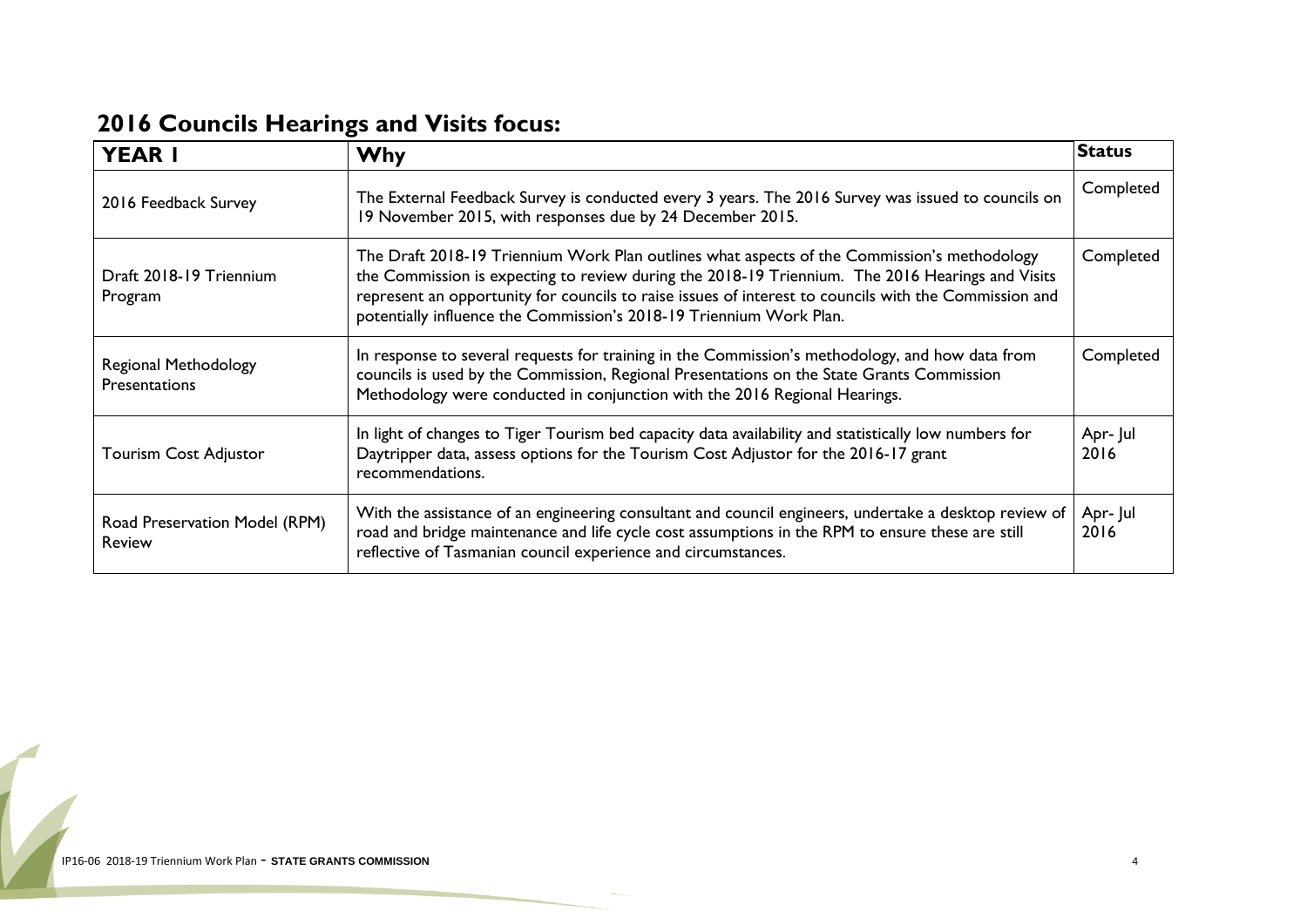| <b>YEAR 2</b>                           | <b>Why</b>                                                                                                                                                                                                                                                                                                                                                                                                                                                                                                                                                                                                                  | <b>Status</b>                                                                    |
|-----------------------------------------|-----------------------------------------------------------------------------------------------------------------------------------------------------------------------------------------------------------------------------------------------------------------------------------------------------------------------------------------------------------------------------------------------------------------------------------------------------------------------------------------------------------------------------------------------------------------------------------------------------------------------------|----------------------------------------------------------------------------------|
| Road Preservation Model<br>(RPM) Review | The RPM Review is intended to determine if any refinements or adjustments need to occur to any aspects of the<br>RPM. This may include, but is not limited to a review of the RPM cost adjustors, including the rainfall, terrain,<br>traffic and remoteness cost adjustor range factors, including determining the impact of the following factors on<br>road network life cycle costs:<br>rainfall intensity/concentration;<br>cross terrain issues (such as retaining walls & landslip areas); and<br>accessibility of road networks.<br>Consultancy advice is expected to be sourced in the undertaking of these tasks. | 2016-17<br>Anticipate<br><b>Discussion</b><br>Papers:<br>Dec 2016                |
| Population growth/decline               | Review the adequacy of the current Population Decline Cost Adjustor, investigate issues associated with rapid<br>population growth and decline and determine if there is a need to recognise both in the Base Grant Model.                                                                                                                                                                                                                                                                                                                                                                                                  | Oct 2016 -<br>Jun 2017<br>Anticipate<br><b>Discussion</b><br>Papers:<br>Dec 2016 |
| Tourism Cost Adjustor                   | Depending on outcomes from Year 1, assess future options, including consideration of whether there is any<br>ongoing need for a Tourism Cost Adjustor, in the Base Grant Model.                                                                                                                                                                                                                                                                                                                                                                                                                                             | Anticipate<br><b>Discussion</b><br>Papers:<br>Dec 2016                           |
| Allowances                              | Source data from those councils that are currently being recognised by the Commission as qualifying for the GP<br>Practice and (Island Public) Airport Allowances. Data requirements will relate to current forms of council<br>support being provided to General Practices and Public Airports. This data will inform the review of allowances<br>to be undertaken as part of the 2018 Hearings and Visits discussions.                                                                                                                                                                                                    | Oct 2016 -<br>Jun 2017                                                           |

#### **2017 Councils Hearings and Visits expected focus:**

 $\overline{1}$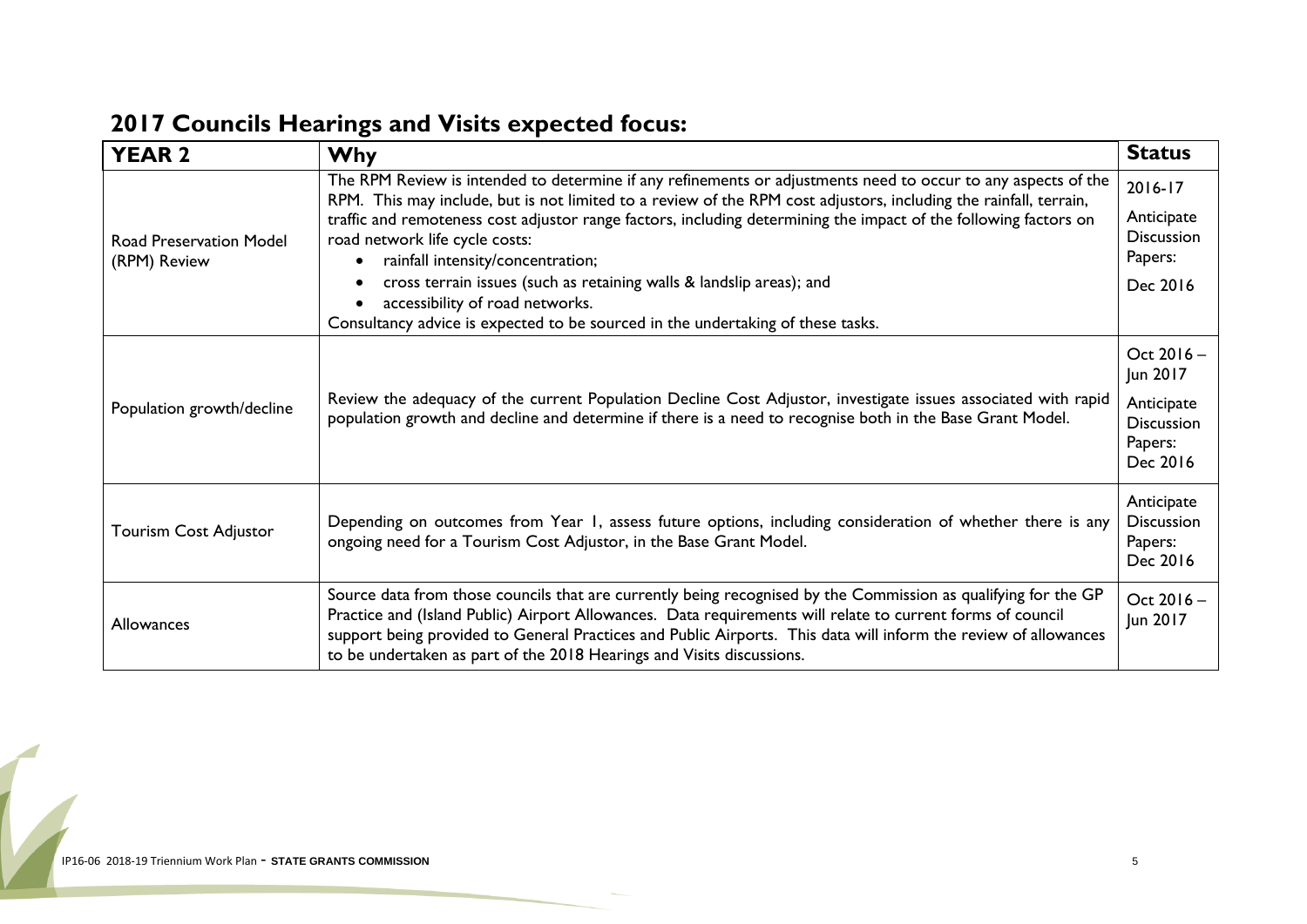| <b>YEAR 3</b>                  | <b>Why</b>                                                                                                                                                                                                                                                                                                                                                                                                                                                                                                                                                                                         | <b>Status</b>                                                    |
|--------------------------------|----------------------------------------------------------------------------------------------------------------------------------------------------------------------------------------------------------------------------------------------------------------------------------------------------------------------------------------------------------------------------------------------------------------------------------------------------------------------------------------------------------------------------------------------------------------------------------------------------|------------------------------------------------------------------|
| Policy versus Responsibility   | In light of increasing diversity and scope of local government activities, review the Commission's concepts and<br>underlying assumptions regarding "what are matters of policy" versus "matters of responsibility", and the extent<br>to which, if any, the Commission should have regard for, or conversely disregard for, the diverse or unique<br>circumstances that occur across councils.                                                                                                                                                                                                    | 2017-18<br>Anticipate<br><b>Discussion</b><br>Paper:<br>Dec 2017 |
| Allowances                     | Review the concept, criteria eligibility and adequacy of the GP Practice and (Island Public) Airport Allowances<br>within the Base Grant Model. For example, what are the determining criteria for receipt of the allowances? Are<br>all councils being appropriately recognised in the model? Review the adequacy and effectiveness of the current<br>rates of allowance provided.                                                                                                                                                                                                                | Anticipate<br><b>Discussion</b><br>Paper:<br>Dec 2017            |
| <b>Regional Responsibility</b> | The Commission has undertaken to revisit the topic of Regional Responsibility. This revisit may include, but is<br>not limited to, consideration of the following:<br>a review of the current approach used by the Commission;<br>comparison of approaches used by other local government grants commissions;<br>a review of the Commission's current Regional Responsibility Cost Adjustor weightings; and<br>the relationship of the Regional Responsibility Cost Adjustor with other cost adjustors, e.g. Scale and<br>$\bullet$<br>Tourism compared to measures such as regional significance. | Anticipate<br><b>Discussion</b><br>Paper:<br>Dec 2017            |
| <b>Scale</b>                   | Review the Commission's Scale Cost Adjustors. For example, consider whether the existing Scale Cost<br>Adjustors are reflecting all data appropriately. Investigate how Tasmania's Scale curve compares to that<br>experienced in other jurisdictions. Consider how Scale is reflected in, or impacts across, expenditure categories<br>and how the Scale Cost Adjustors relate to, or interact with, the other cost adjustors used by the Commission.                                                                                                                                             | Anticipate<br><b>Discussion</b><br>Paper:<br>Dec 2017            |

#### **2018 Councils Hearings and Visits expected focus:**

 $\overline{1}$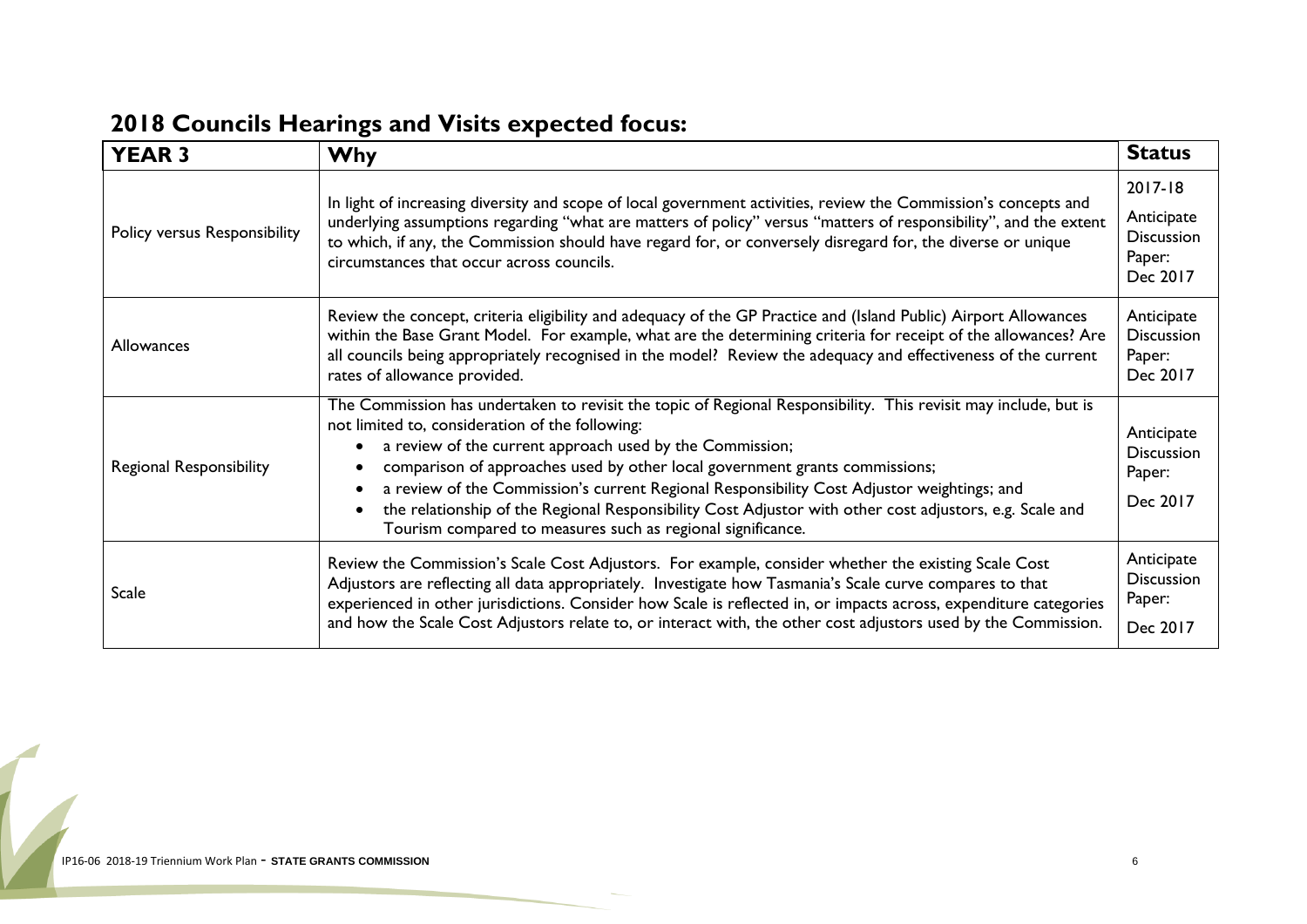| <b>Year I Next Triennium</b>          | <b>Why</b>                                                                                                                                                                                                                                                                                                                                                                                                                                                                                                                                                                                                                              | <b>Status</b>                                                    |
|---------------------------------------|-----------------------------------------------------------------------------------------------------------------------------------------------------------------------------------------------------------------------------------------------------------------------------------------------------------------------------------------------------------------------------------------------------------------------------------------------------------------------------------------------------------------------------------------------------------------------------------------------------------------------------------------|------------------------------------------------------------------|
| Climate Change                        | The Commission wishes to explore and report on options available, and make recommendations relating to,<br>suitable measures to recognise municipal climate change relativities and their possible future inclusion in the<br>Commission's methodologies.                                                                                                                                                                                                                                                                                                                                                                               | 2018-19<br>Anticipate<br><b>Discussion</b><br>Paper:<br>Dec 2018 |
| Socio-economic/demographic<br>matters | With councils becoming more active in facilitating programs addressing socio-economic/demographic<br>matters, the Commission proposes to review its current Unemployment Cost Adjustor. This Review may<br>involve:<br>considering whether the Unemployment Cost Adjustor is recognising overall social-economic<br>matters adequately;<br>investigating what, if any, additional data indicators or measures may be available which may be<br>suitable for informing a cost adjustor, if needed; and<br>assessing the need for, and form of, any additional socio-economic recognition in the<br><b>Commission's Base Grant Model.</b> | Anticipate<br><b>Discussion</b><br>Paper:<br>Dec 2018            |

### **2018 + Future Councils Hearings and Visits expected focus:**